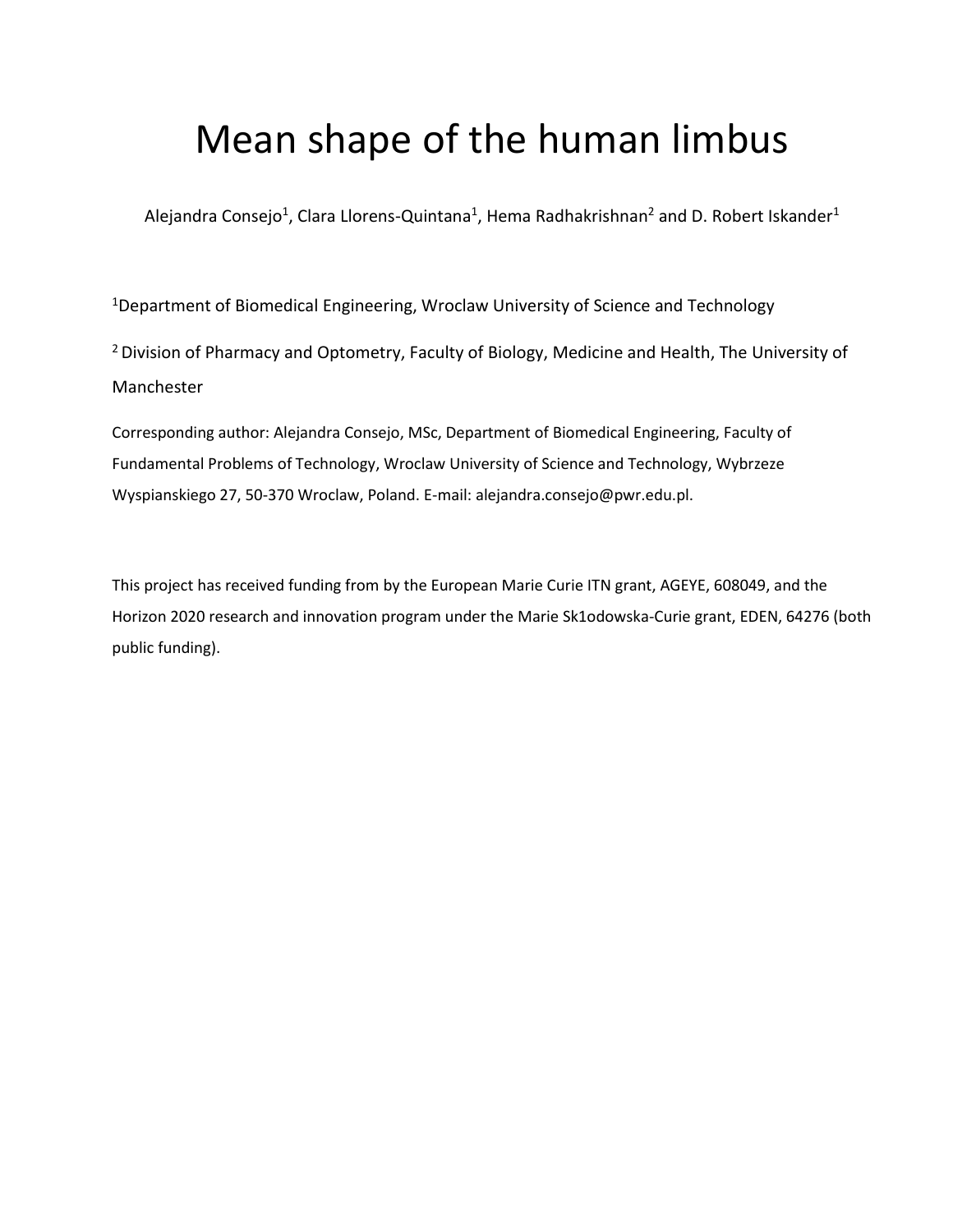## **ABSTRACT**

Purpose: To characterize the mean topographical shape of the human limbus of a normal eye and ascertain whether it depends on age and refractive power.

Setting: Academic institution.

Design: Prospective case series.

Methods: Seventy-four subjects aged from 20 to 84 years and with no previous ocular surgeries were included in this study. The left eye was measured four times with a corneo-scleral topographer (Eye Surface Profiler). From the raw anterior eye height data of each measurement, topographical limbus was demarcated and fitted in three dimensions to a circle, an ellipse and a Fourier series. Root mean square error (RMSE) was calculated to evaluate the goodness of fit. In addition, white-to-white (WTW) corneal diameter was taken from the readings of the measuring device and compared with the topographical limbus. For statistical analysis, subjects were grouped as young  $\leq$  35 y.o.) and older  $\geq$  50 y.o.), and also according their equivalent sphere correction.

Results: From the considered models, second-order Fourier series resulted in the most accurate model to describe the shape of the human limbus. The difference between the topographical limbus diameter and the WTW corneal diameter amounted on average to  $0.33 \pm 0.24$  mm. Statistically significant differences among eye quadrants (P<0.001) were found. No statistically significant difference in horizontal and vertical meridian between age groups (P=0.71 and P=0.082, respectively) or between myopes and emmetropes (P=0.78 and P=0.68, respectively) were found.

Conclusions: Human limbus is not symmetrical and its shape is subject dependent but not related to age and eye's refractive power.

## **SYNOPSIS**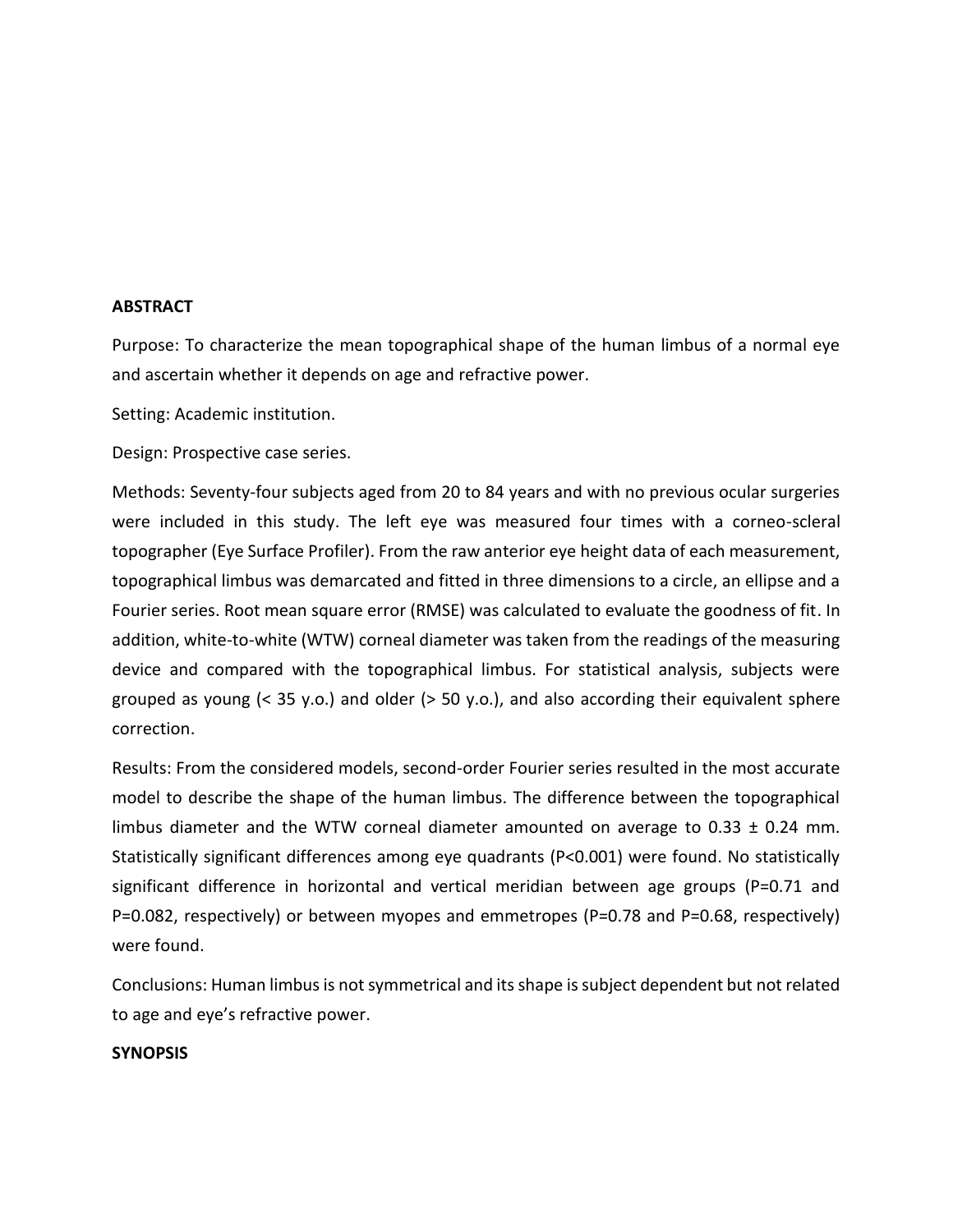The mean shape of the topographical normal limbus is presented. Normal limbus is not symmetrical, and is not related to age and the mean spherical equivalent refractive power of the eye.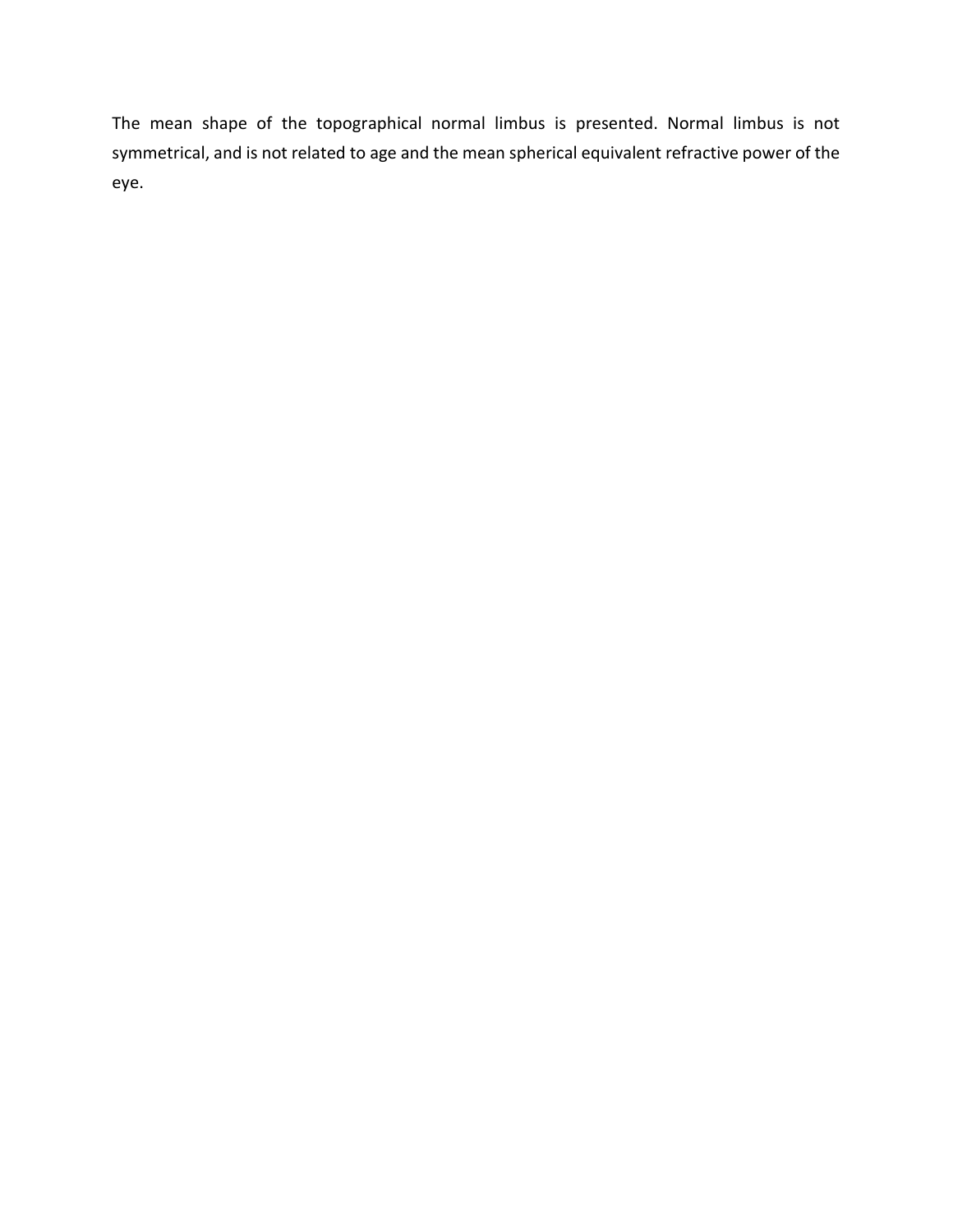### **INTRODUCTION**

The cornea and the sclera are the main structures that constitute the anterior eye surface. At the junction of these two surfaces there is a change in the curvature which can be identified as the limbus. The anterior limbus is formed by the junction of the corneal and conjunctival epithelia where the epithelium gradually becomes thicker toward the sclera. Anatomically, limbus is of interest because it is a site of many different but important features related to eye functions and contains corneal stem cell for nourishing the cornea. It also contains the principal conventional pathways of aqueous humour outflow, needed, among other functions, for the maintenance of the intraocular pressure. $1$ 

The corneal diameter is defined as the limbus-to-limbus distance and clinically both the horizontal and vertical dimensions are regarded important. In ophthalmology, they are needed in the diagnosis of diseases such as macrocornea, microcornea, macrophtalmia, microphtalmia or relative anterior microphtalmia.<sup>2</sup> Delimiting corneal borders is also essential for refractive cataract surgeons as a useful approximation for sizing some types of anterior chamber intraocular lenses.<sup>3</sup>

White-to-white (WTW) corneal diameter, horizontal visible iris diameter (HVID) and vertical visible iris diameter (VVID) are the parameters usually used to estimate the corneo-scleral transition. Manual and automatized techniques coexist in the clinic to make these estimates. Table 1 summarizes, in a chronological order, the results of WTW corneal diameter estimates evaluated in previous studies.

Most of the estimates of the WTW corneal diameter presented in Table 1 are based on imaging the colored transition from the iris to the sclera. The estimates which considered topographical transition from cornea to sclera used manual calipers. However, it has been established that the corneo-scleral topographical transition does not necessary correspond to the color transition observable with en-face imaging.<sup>23,24</sup> In the past, the limitations of technology restricted the study of the anterior eye topography to the corneal region. Keratometers, keratoscopes, Scheimpflug-based topographers and optical coherence tomography (OCT) have been used to assess the shape of the human cornea.<sup>25,26</sup> On the other hand, the shape of the limbus, understood as the transition between cornea and sclera, has been conventionally considered circular. Although the importance of the topography of corneo-scleral transition has been recognized, $27$  no accurate description of the human limbal shape has been reported. Nowadays it is possible to overcome the technical limitations that constrained the topographical studies to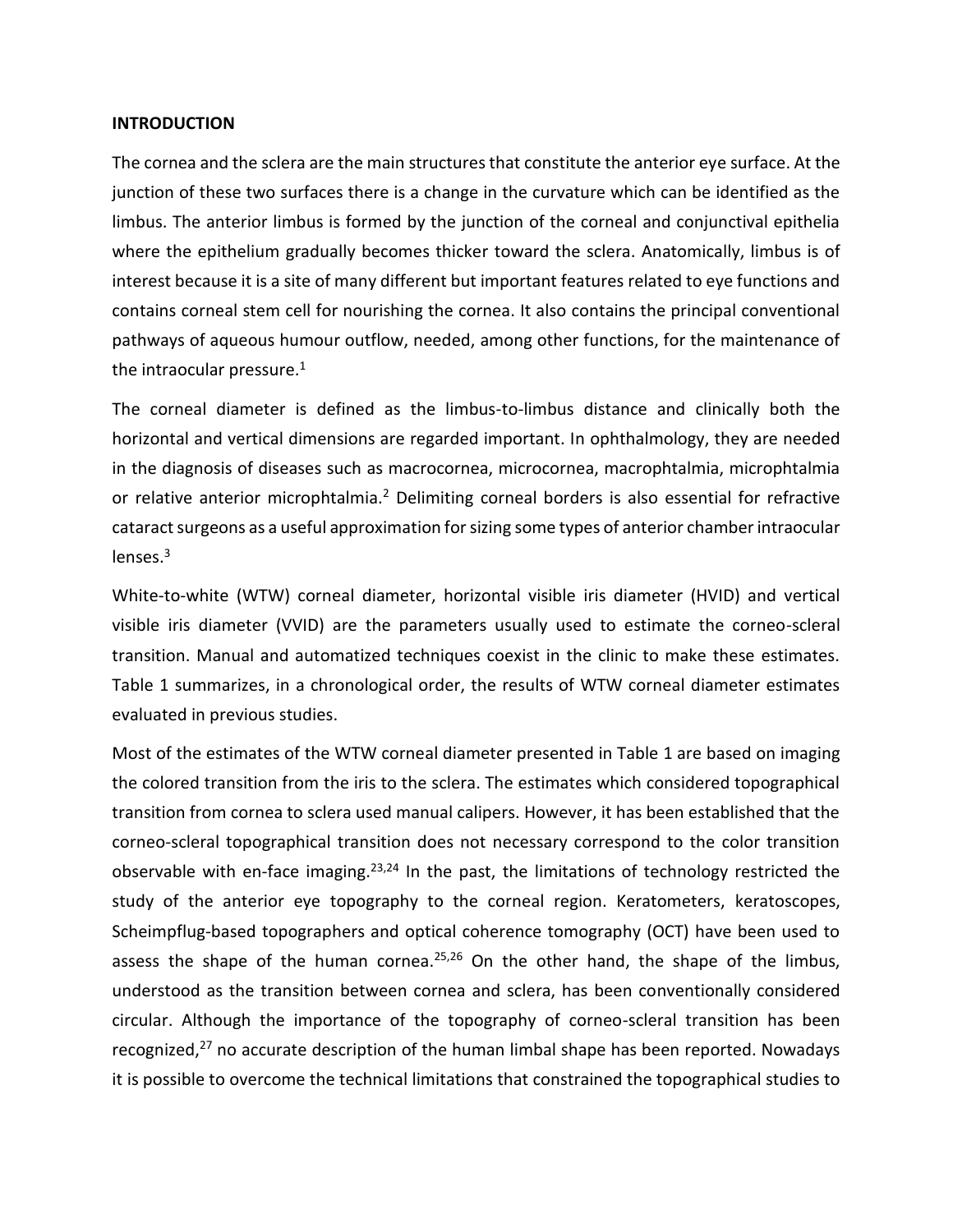the corneal region, with non-contact commercially available instruments, such as corneo-scleral profilometers, that cover the corneo-scleral area far beyond the limbus.<sup>28</sup>

| <b>Authors</b>                        | Year | Number of<br>eyes       | <b>Measuring device</b>                                            | WTW (mm)                                                                     |
|---------------------------------------|------|-------------------------|--------------------------------------------------------------------|------------------------------------------------------------------------------|
| Martin & Holden <sup>4</sup>          | 1982 | 50                      | Videotapes and<br>photographs                                      | $11.64 \pm 0.49$                                                             |
| Edmund $5$                            | 1988 | 56                      | Slit-lamp                                                          | $11.86 \pm 0.55$                                                             |
| Pop et al. 6                          | 2001 | 43                      | Caliper                                                            | $11.87 \pm 0.49$                                                             |
| Baumesiter et al. <sup>7</sup>        | 2004 | 100                     | Caliper<br>Holladay-Godwin gauge<br>Orbscan II<br><b>IOLMaster</b> | $11.91 \pm 0.71$<br>$11.80 \pm 0.60$<br>$11.78 \pm 0.43$<br>$12.02 \pm 0.38$ |
| Werner et al. 8                       | 2004 | 12<br>(cadaver<br>eyes) | Surgical caliper<br>Digital caliper                                | $11.77 \pm 0.40$<br>$11.75 \pm 0.43$                                         |
| Goldsmith et al. 9                    | 2005 | 40                      | Holladay-Godwin gauge                                              | $11.78 \pm 0.57$                                                             |
| Rüfer el at. 10                       | 2005 | 743                     | Orbscan II                                                         | $11.71 \pm 0.42$                                                             |
| Kohnen et al. 11                      | 2006 | 52                      | <b>IOLMaster</b>                                                   | $12.17 \pm 0.45$                                                             |
|                                       |      |                         | Orbscan II                                                         | $11.84 \pm 0.41$                                                             |
| Lim $^{12}$                           | 2006 | 724                     | Orbscan II                                                         | $11.56 \pm 0.36$                                                             |
| Ronneburger et al. 13                 | 2006 | 65<br>(children)        | Calipers together with<br>microscope                               | $10.75 \pm 0.81$<br>$10.65 \pm 0.65$                                         |
| Piñero et al. 14                      | 2008 | 36                      | Digital calliper (by CSO<br>topographer)                           | $12.25 \pm 0.49$                                                             |
| Salouti et al. 15                     | 2009 | 74                      | Galilei 4.01<br>Orbascan II                                        | $12.01 \pm 0.61$<br>$11.67 \pm 0.29$                                         |
| Sanchis-Gimeno et al. 16              | 2011 | 379                     | Orbscan II                                                         | $11.9 \pm 0.2$                                                               |
| Nemeth et al. 17                      | 2010 | 91                      | <b>IOLMaster</b>                                                   | $11.99 \pm 0.47$                                                             |
| Zha $18$                              | 2012 | 231<br>(myopes)         | Orbscan II                                                         | $11.49 \pm 0.36$                                                             |
| Martin et al. <sup>19</sup>           | 2013 | 328                     | Orbscan II<br><b>IOLMaster</b>                                     | $11.69 \pm 0.37$<br>$12.19 \pm 0.40$                                         |
| Hall et al. $20$                      | 2013 | 199                     | Slit lamp                                                          | $11.7 \pm 0.5$                                                               |
| Domínguez-Vicent et al. <sup>21</sup> | 2014 | 80                      | Galilei G4<br>Pentacam HR                                          | $11.84 \pm 0.31$<br>$11.90 \pm 0.43$                                         |
| Hickson-Curran et al. <sup>22</sup>   | 2014 | 255                     | Digital camera                                                     | $11.75 \pm 0.50$                                                             |
| Chen et al. $2$                       | 2015 | 729<br>977              | Calipers<br><b>IOLMaster</b>                                       | $12.22 \pm 0.52$<br>$12.12 \pm 0.42$                                         |

**Table 1.** Mean horizontal corneal diameter or WTW in different studies.

The aim of this work was to characterize the mean topographical shape of the human limbus of a normal eye and ascertain whether it depends on age and refractive power.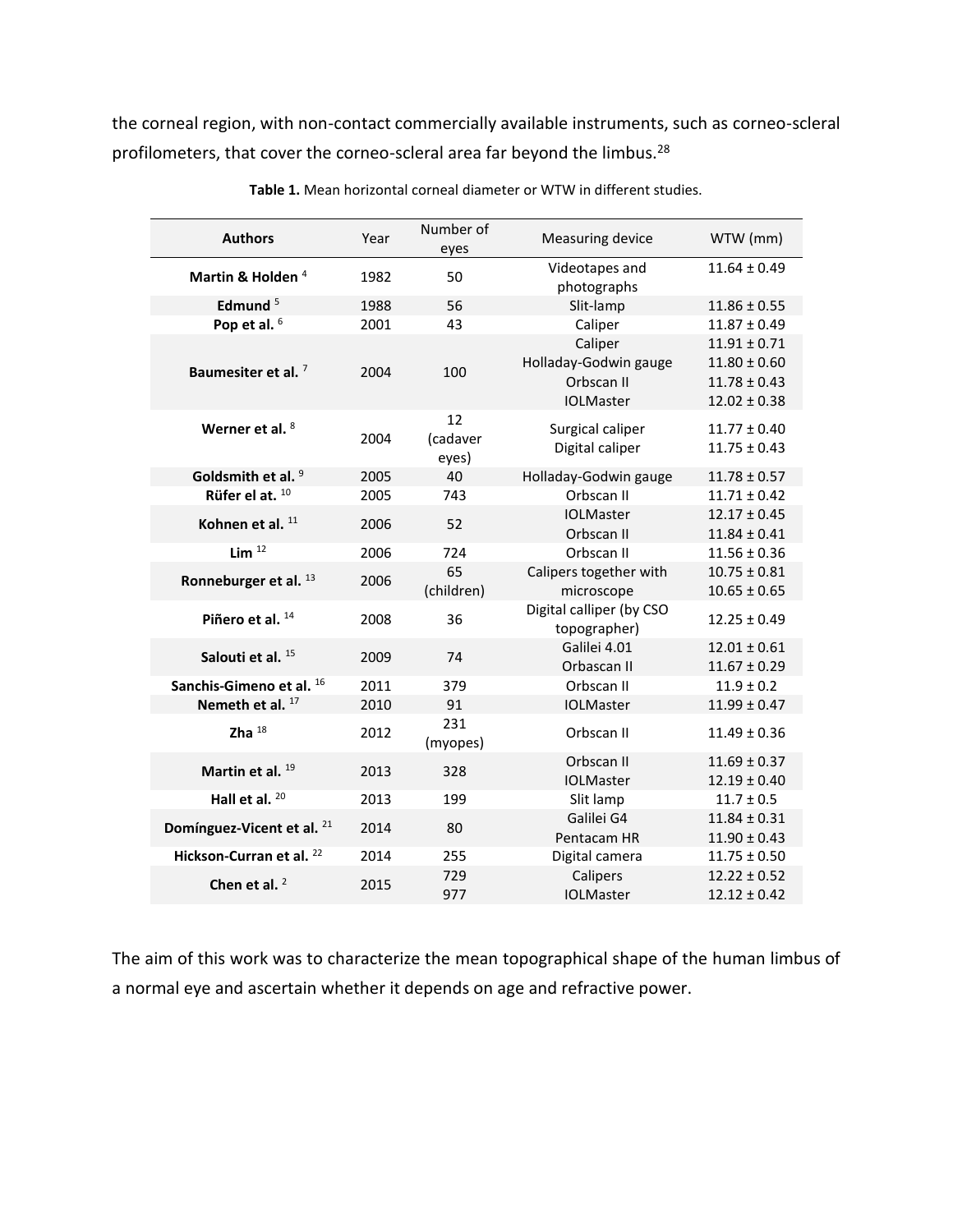#### **SUBJECTS AND METHODS**

Seventy-four participants were included in this study. They were adult subjects (47 females, 27 males) aged between 20 and 84 years (mean  $\pm$  SD age: 33.1  $\pm$  16.8). The study was approved by The University of Manchester Human Research Ethics Committee and adhered to the tenets of the Declaration of Helsinki. All subjects gave written informed consent to participate after the nature and possible consequences of the study were explained. All participants were free of ocular disease and current use of topical ocular medications was specified by the subjects as part of a background questionnaire. Exclusion criteria also included the presence of any corneal, conjunctiva or scleral pathology, any history or ocular surgery, as well as contact lens wear.

The study was performed in a single visit for each of the subjects. Firstly, the refractive power was measured in monocular conditions (the non-tested eye was occluded with an eye patch) using an open-view autorefractometer (Shin Nippon SRW-500, Ajinomoto Trading Inc., Japan). Subjects were asked to focus on a fixed 6-meter distant target (Maltese cross) positioned on a flat wall and the autorefractometer was aligned with the center of the pupil. Five measurements were acquired from the left eye of each subject. The autorefractometer provided the average value of those five measurements that we considered as the valid refractive sphero-cylindrical power for the eye under analysis.

Further, topographical data was obtained using a non-contact corneo-scleral topographer (Eye Surface Profiler (ESP), Eaglet Eye BV, Netherlands), a height profilometer with the potential to measure the corneo-scleral topography far beyond the limbus. To determine surface heights, algorithms used in ESP achieve similar levels of accuracy to those reached in keratoscopy based instruments such as Placido disk videokeratoscopes.<sup>28</sup> Fluorescein was instilled into the subject's eye. Dyed eye is needed for scleral data acquisition. Accurate measurements of anterior eye surface using ESP require instillation of fluorescein with a more viscous solution than saline.<sup>28</sup> The BioGlo (HUB Pharmaceuticals) ophthalmic strips were used to gently touch the upper temporal ocular surface. They were impregnated with 1 mg of fluorescein sodium ophthalmic moistened with one drop of an eye lubricant (HYLO-Parin, 1mg/ml of sodium hyaluronate). Four measurements were collected from the left eye of each subject. Subjects were instructed to open their eyes wide (not forcefully) prior the measurements with ESP to insure full coverage of the corneo-scleral area. Measurements in which corneo-scleral area was affected by eyelids were excluded.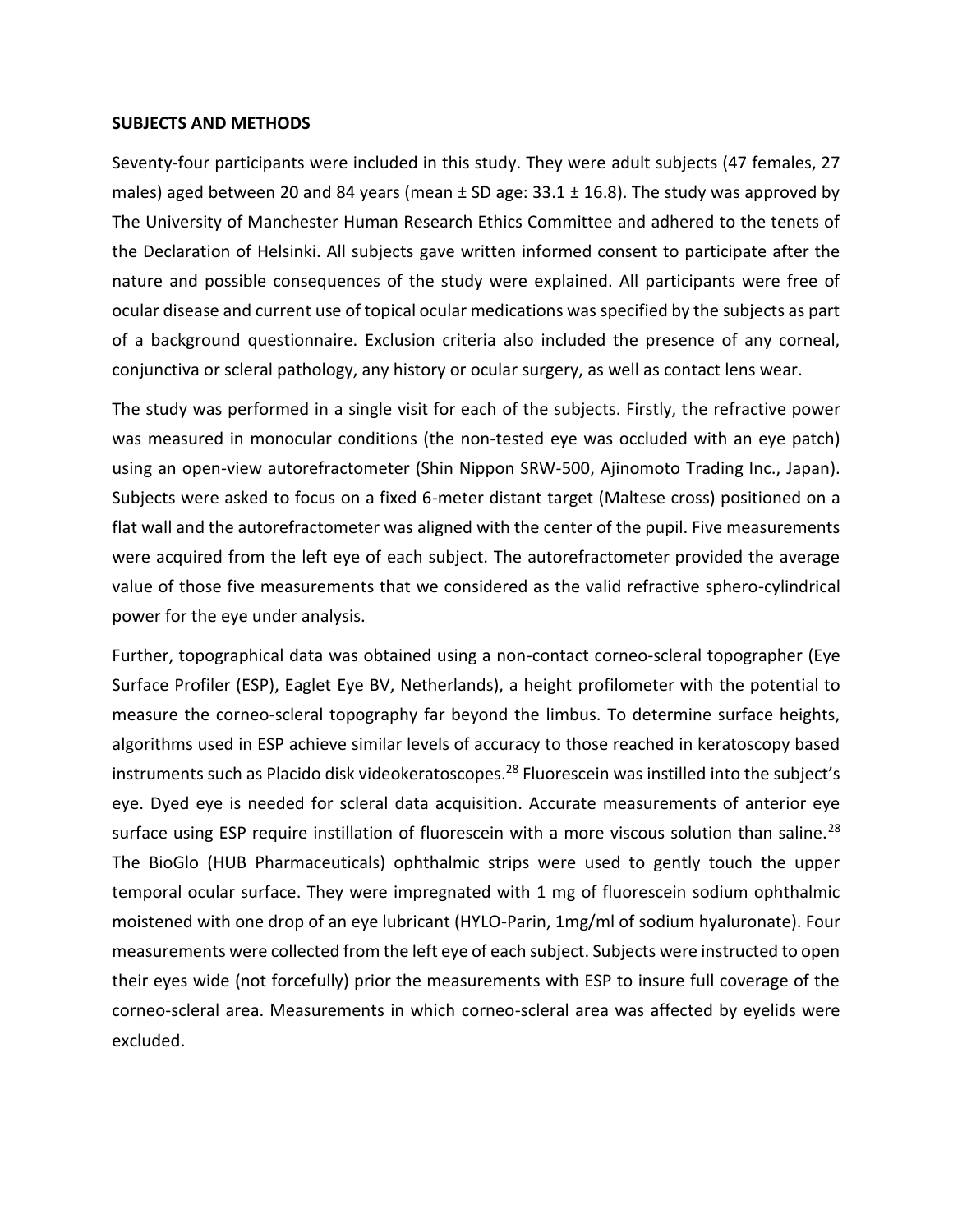Following data acquisition, the raw anterior eye height data (X, Y, and Z coordinates) was exported from ESP for further analysis. Limbal transition was calculated in 360 semi-meridians, using a custom written algorithm, as the point corresponding to a certain amount of change in the curvature between cornea and sclera.<sup>23</sup> Further, three different parametric models including a best-fit-circle (a three-parameter model), best-fit-ellipse (a five-parameter model) and a bestfit-Fourier-series were applied to limbal transition points demarcated earlier. The Fourier series is a sum of sine and cosine functions that describes a periodic signal (1),

$$
y = a_0 + \sum_{i=1}^{n} a_i \cos(iwx) + b_i \sin(iwx)
$$
 (1)

where *a<sup>0</sup>* models a constant term in the data, *a<sup>i</sup>* and *b<sup>i</sup>* denote the Fourier coefficients, *w* is the fundamental angular frequency of the signal and n is the number of terms in the series. We used the second order (n=2) Fourier series, because preliminary analysis showed that higher order series would not result in a model that has a statistically significant higher correlation coefficient (Fisher test, P>0.05). The second order Fourier series limits the model to two pairs of sin and cos functions and a constant, resulting in a six-parameter model ( $a_0$ ,  $a_1$ ,  $a_2$ ,  $b_1$ ,  $b_2$ ,  $w$ ).

Figure 1 shows an example of the limbal demarcation for a randomly chosen subject. Given the demarcated limbal points (indicated by small yellow overlapping circles), calculated using an appropriate algorithm,<sup>23</sup> for each acquired measurement, the three types of fit (circular, elliptical and Fourier series) were performed over each of the four measurements acquired per subject. The resulting fitting parameters were averaged per subject prior to statistical analysis. To compare the goodness of fit of the three models, the root mean square error (RMSE) was calculated, separately for each of the considered models. The RMSE of an estimator measures the average of the squares of the residuals between the estimates and raw data. In addition, WTW corneal diameter was taken from the readings of the measuring device (ESP) and compared with our results obtained from the raw *XYZ* anterior eye height data.



**Figure 1.** An example of the estimated limbus position indicated by small yellow overlapping circles (calculated using an automatic method described earlier<sup>23</sup>) and the fitting to the located points by a circle (blue solid line), an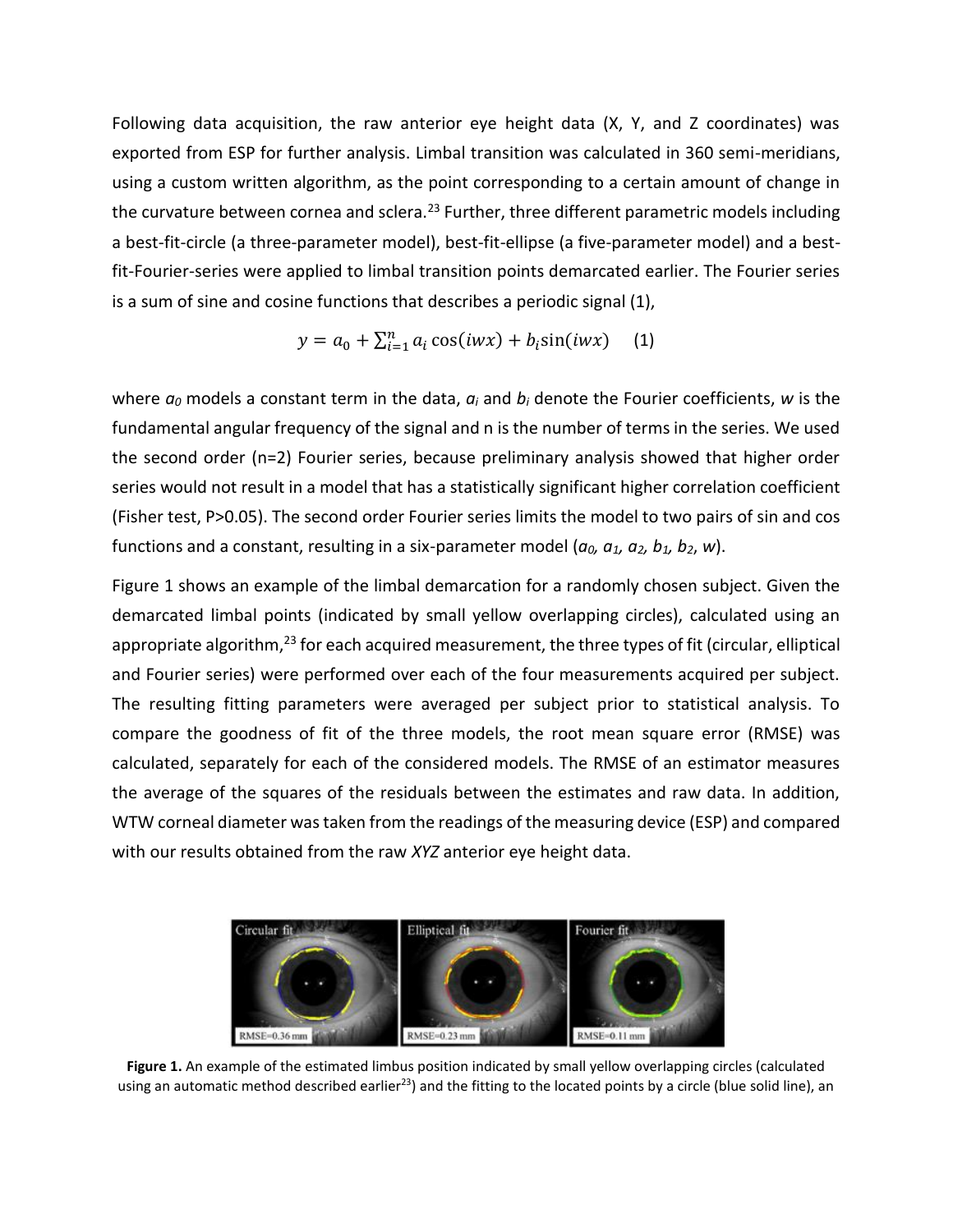ellipse (red solid line), and Fourier series (green solid line), for a randomly selected subject (male, 21 years old). The goodness of the fit in each case is determined by the RMSE.

For statistical analysis, subjects were grouped according to their age. Forty-four subjects were grouped as young (under 35 years old) and 20 subjects were grouped as old (over 50 years old). In addition, subjects with less than 0.75 D of astigmatism were also grouped in two different categories according to their refractive power. 18 subjects were categorized as emmetropes (equivalent sphere correction between -0.50 D and +0.75 D) and 17 subjects were categorized as myopes (equivalent sphere correction between -1.50 D and -6.00 D).

The statistical analysis was performed using SPSS software for Windows version 23.0 (SPSS Inc., Chicago, Illinois, United States). The Shapiro-Wilk test was used to test the distribution type (Gaussian or non-Gaussian) of all continuous variables. The non-parametric Mann-Whitney test was used to ascertain whether there are limbal radial differences among quadrants, between young and older subjects and between myopes and emmetropes. Correlation of limbal radial distance and age and correlation of limbal radial distance and refractive power was explored using the Spearman's correlation coefficient (ρ). A probability of less than 5 % (P < 0.05) was considered statistically significant.

#### **RESULTS**

We found that the second-order Fourier series fit is the most appropriate (mean RMSE = 0.041 mm) to describe the shape of the human limbus, followed by elliptical fitting (mean RMSE =  $0.15$ ) mm) and circular fitting (mean RMSE = 0.56 mm). The mean human limbus is then described by a 2nd-order Fourier series (1) which parameters amounted on average to (95% confident bounds in brackets): *a0*=6.059 (6.050, 6.069); *a1*= -0.0710 (-0.101, -0.0412); b1=-0.429 (-0.445, -0.412); a2=0.132 (0.110, 0.154); b2 =0.0289 (0.0115, 0.0462); w=0.0180 (0.0173, 0.0188). For a more simplistic approach we can consider the human limbus as an oblate ellipse, with an average major axis of 12.73  $\pm$  0.41 mm, minor axis of 11.73  $\pm$  0.49 mm and slightly tilted with respect to the horizontal meridian  $(1.03 \pm 12.60^{\circ})$ . Similarly, an even simpler approach is considering the limbus as circle. The limbal diameter from circular fitting amounted on average to  $12.16 \pm 0.35$  mm, which coincides with the WTW readings of the ESP topographer  $(12.19 \pm 0.26 \text{ mm})$ . However, individual differences in absolute value between the circular fitting and the WTW reading amounted on average to  $0.33 \pm 0.24$  mm. This difference was not statistically significant (Wilcoxon test,  $P = 0.60$ ).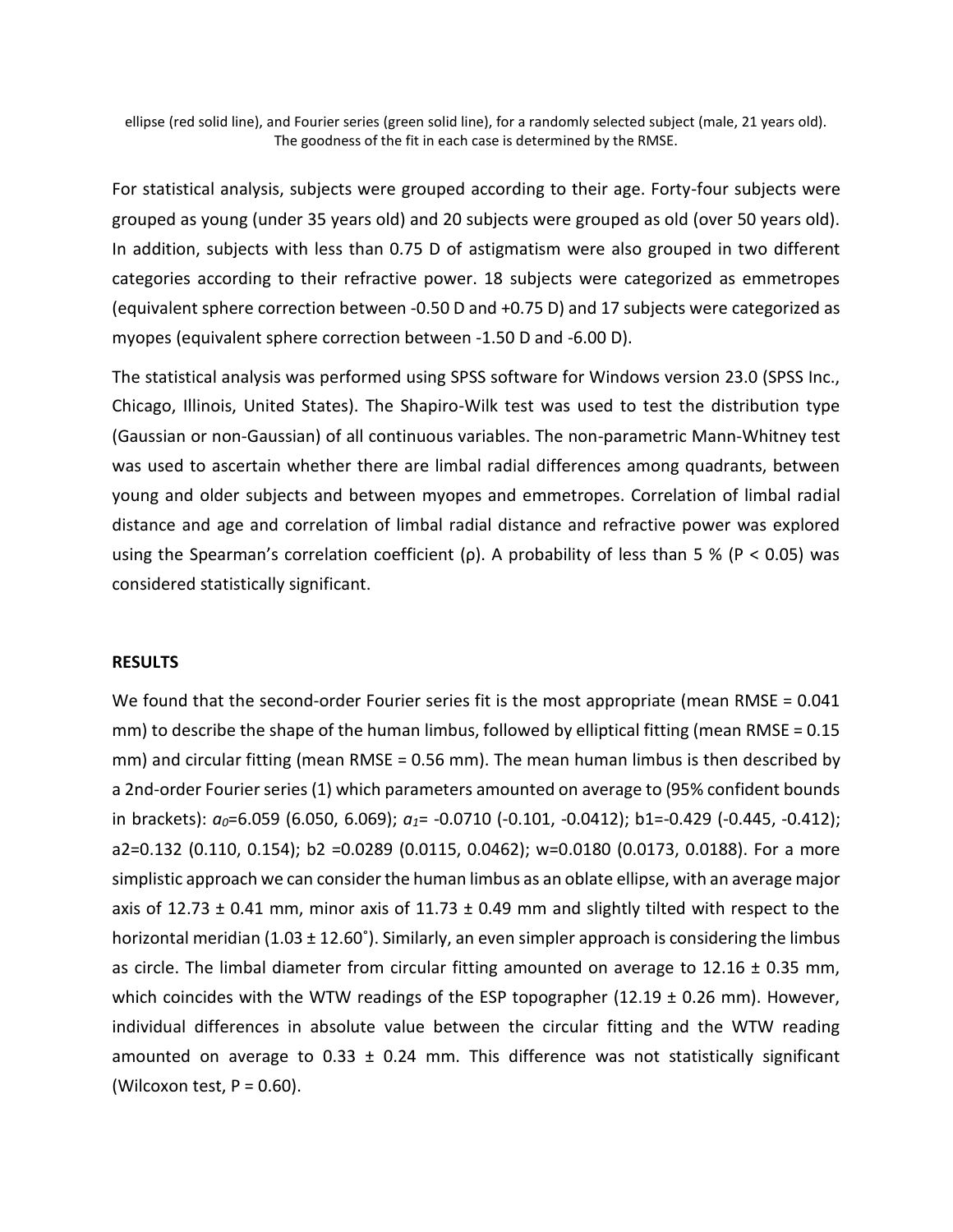

**Figure 2.** Mean radial distance in each sector of the eye, for 74 subjects. Error bars indicate +/- one standard deviation.

Limbus is not symmetrical. As Figure 2 shows the distance from the centre of the eye to the upper limbus is shorter than for the remaining sectors. Table 2 quantifies the averaged limbal radial distance per quadrant. The mean shape of the human limbus is shown in Figure 3. We found that the range in horizontal meridian amounts to [10.7, 14.2] mm and in vertical meridian to [10.5, 13.1] mm. More detailed information on the distribution of the horizontal and vertical radial distances is given in histograms in Figure 4.

| Quadrant | Mean radial distance<br>(mm) | Statistical significance<br>(Mann-Whitney test) |  |  |
|----------|------------------------------|-------------------------------------------------|--|--|
| Temporal | $6.07 \pm 0.32$              | P << 0.001                                      |  |  |
| Nasal    | $6.25 \pm 0.33$              |                                                 |  |  |
| Superior | $5.60 \pm 0.44$              | P << 0.001                                      |  |  |
| Inferior | $6.36 \pm 0.49$              |                                                 |  |  |
|          |                              |                                                 |  |  |

**Table 2.** Mean radial distance and standard deviation in each quadrant, calculated from 74 eyes.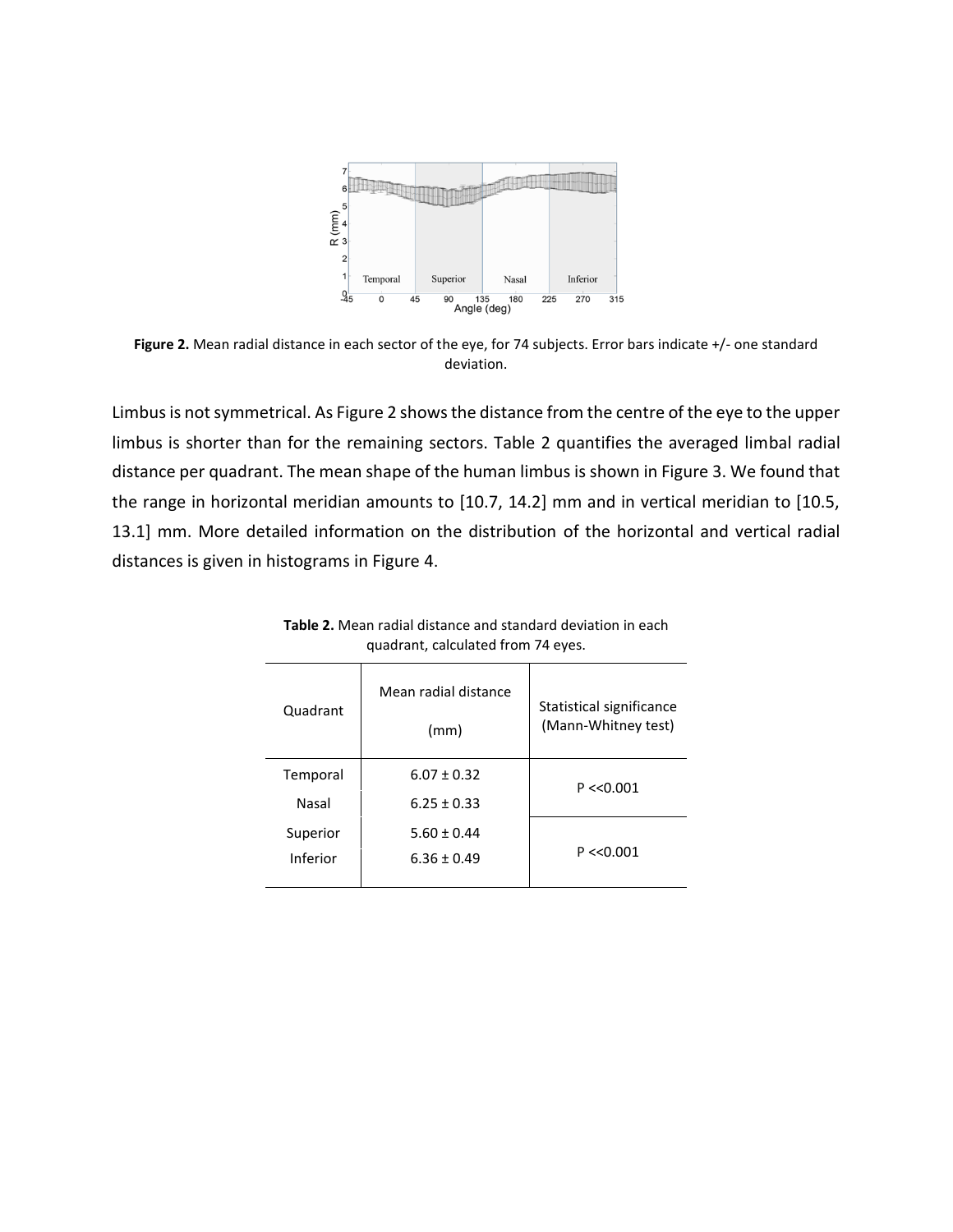

**Figure 3.** Model of the mean shape of the human topographical limbus (green line) and its range of variability calculated as one standard deviation from the mean (yellow lines), overlapping an image in which the eye is open sufficiently wide for the eyelids not to interfere with the estimated values. Cyan lines represent the average eyelids position in natural gaze position.29 Note that the superior part of the corneo-scleral junction is situated deeper under the upper eyelid than that located inferiorly.



**Figure 4.** Population distribution of horizontal limbal diameter (left) and vertical limbal diameter (right) for 74 eyes.

Further, we investigated whether age-related differences in limbal shape exist, using Fourier series fitting, since it is the fitting with smallest error from the proposed ones. We analyzed the horizontal and vertical meridian of each subject and related it with their age. No correlation was found between horizontal meridian and age (ρ=0.008, P=0.95), vertical meridian and age ( $\rho$ =- 0.070, P=0.55) or the ratio of horizontal and vertical meridian and age ( $\rho$ =0.098, P=0.41). Similarly, no statistical significant differences were found between young (under 35 years old) and old subjects (over 50 years old) in horizontal meridian (Mann-Whitney test, P=0.71), vertical meridian (Mann-Whitney test, P=0.082) or the ratio of horizontal and vertical meridian (Mann-Whitney test, P=0.18).

We also assessed whether there are differences in limbal shape depending on the refractive power. The spherical equivalent covered a range of [-6.0 D, +2.5 D]. No correlation was found between the horizontal meridian and refractive power ( $p=0.12$ , P =0.44), vertical meridian and refractive power (ρ=0.075, P=0.64) or the ratio of the horizontal and vertical meridians and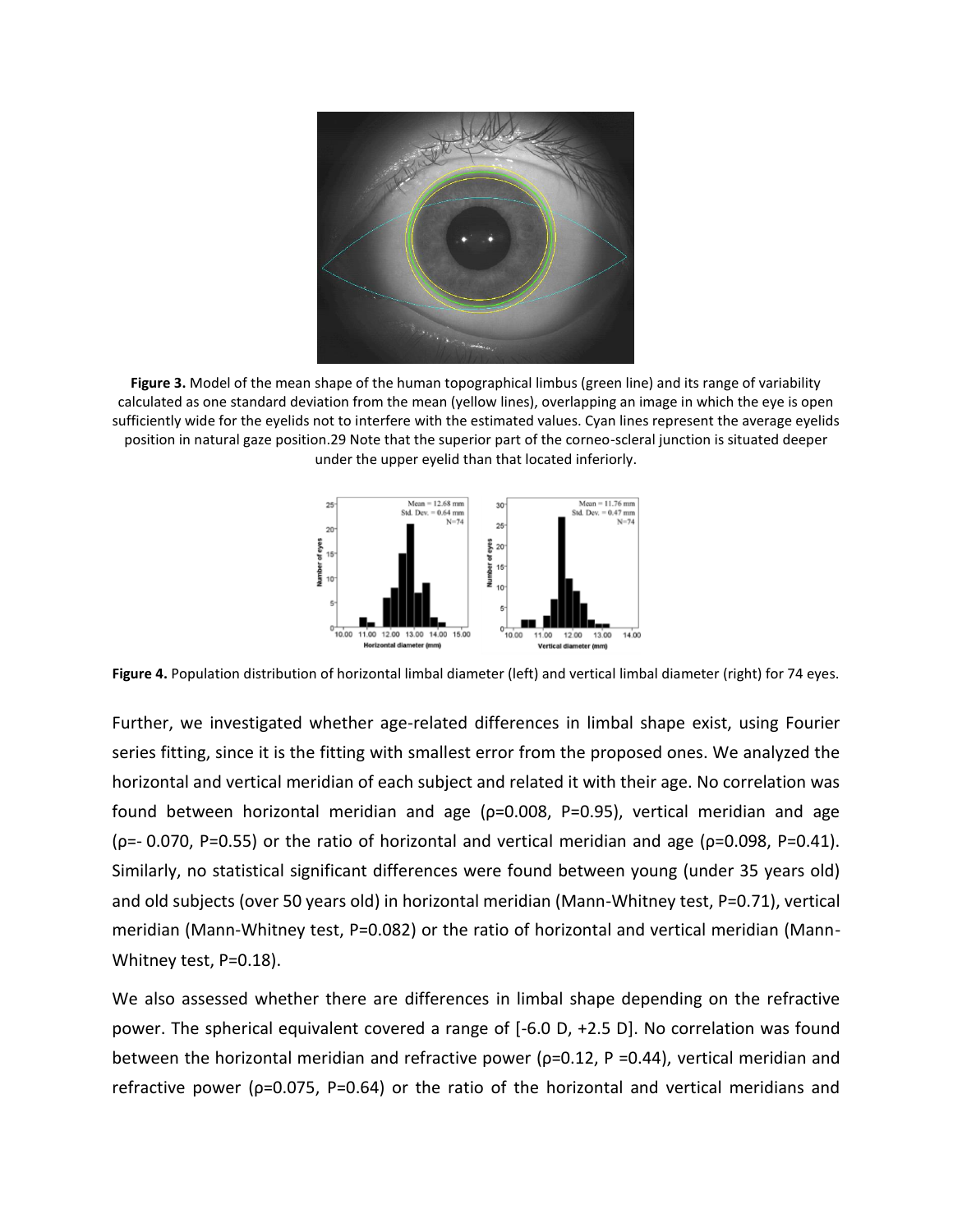refractive power (ρ=0.05, P=0.74). Likewise, no statistical significant differences were found between myopes and emmetropes in horizontal meridian (Mann-Whitney test, P=0.78), vertical meridian (Mann-Whitney test, P=0.68) or the ratio of the horizontal and vertical meridians (Mann-Whitney test, P=0.76).

Similarly, we did not find any statistically significant correlation between the cylinder power and the limbal radial distance in the meridian corresponding to the axis of the cylinder for the flattest meridian ( $p=-0.14$ , P=0.23) nor the steepest meridian ( $p=-0.11$ , P=0.34). No correlation was found either considering only those subjects with cylinder equal or greater than 0.75 D for the flattest meridian ( $\rho$ =0.080, P=0.69) nor the steepest meridian ( $\rho$ =0.22, P=0.26).

Statistical power post-hoc estimation was made. The analysis was conducted for 90% power at the 5% alpha level. For a sample size of 74 subjects, differences in limbal radius of about 140 micrometers could be differentiated.

# **DISCUSSION**

From topographical corneo-scleral maps of seventy-four eyes we described, for the first time, the mean shape of the human limbus and we found that normal topographical limbus is not circular. In accordance with recent works<sup>23,24</sup> we found that the topographical limbus does not necessarily correspond to the WTW corneal diameter observable with enface imaging.

Three different types of fitting (circular, elliptical and Fourier series fit) were implemented to the demarcated points corresponding to the topographical transition between cornea and sclera calculated in 360 semi-meridians using a method described previously.<sup>23</sup> The complexity of the model and the accuracy of it are strongly linked. The Fourier series fit resulted in the most accurate (smallest RMSE) but the most complex (six parameters) model. Contrarily, the circular fitting was the simplest approach (three parameters) but it had the largest error. Additionally, it is worth pointing out that in some cases a substantial difference was found between the circular fitting estimated from topographical data and the WTW corneal diameter readings given by the measuring device (up to 1.2 mm). Hence, it is important to be aware of the limitations and differences among different methods of estimating the corneo-scleral transition.

We also found differences in radial distance among quadrants (see Figure 2 and Table 2). The superior semi-meridian was the shortest (5.60  $\pm$  0.44) mm. This might be justified by the effect of the eyelid pressure on this area (see Figure 3). It is interesting to notice that the difference in radial distance in vertical meridian (both inferior and superior part) is more variable among subjects, standard deviation of about 0.5 mm, than the horizontal (both nasal and temporal part)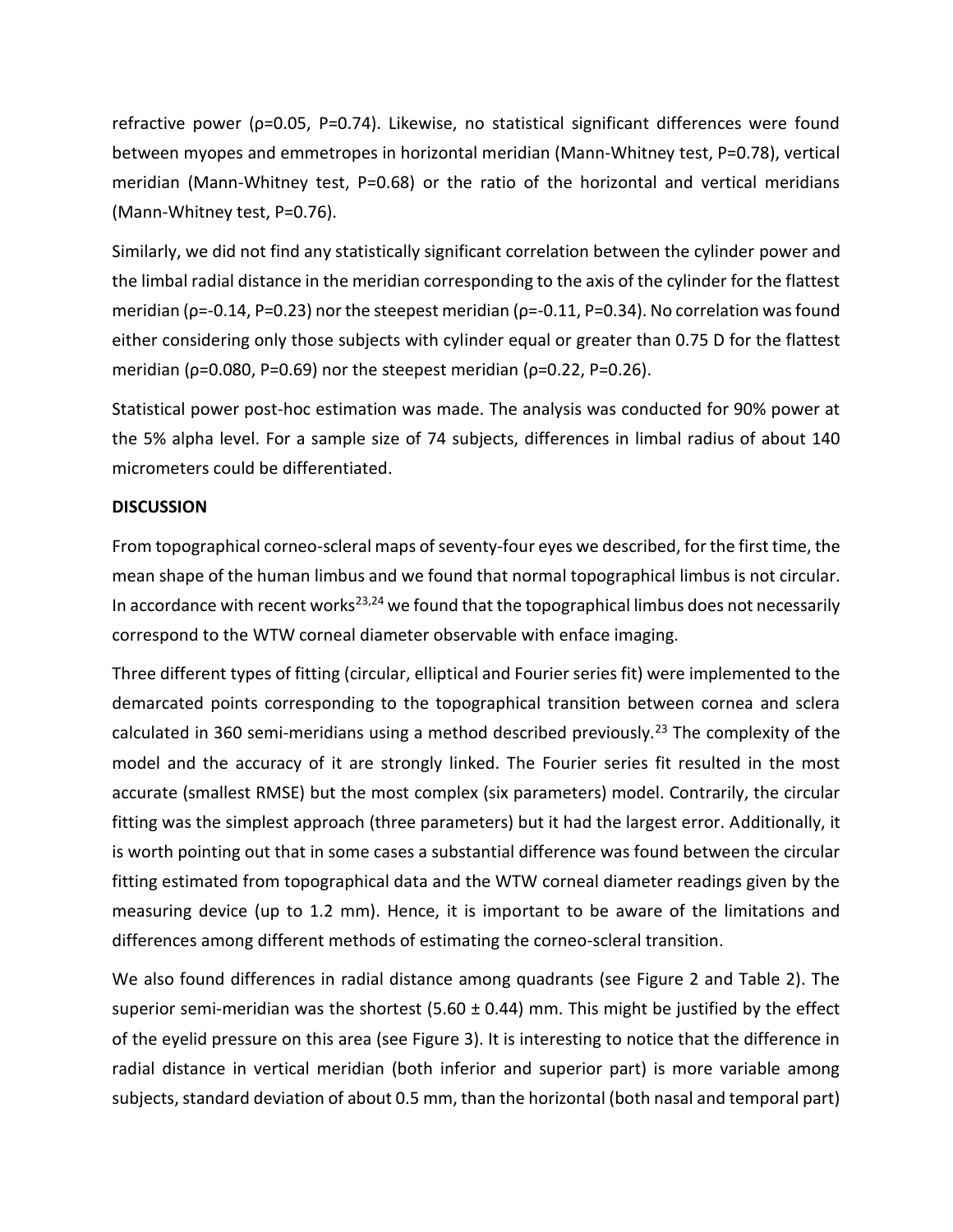meridian, standard deviation of about 0.3 mm. Indicating a higher subjective dependence on limbal shape in the vertical meridian than in the horizontal one.

Rüfer et al.<sup>10</sup> claimed that WTW corneal diameter decreases with age. However, we did not find statistically significant age-related differences in topographical limbal shape. Nevertheless, we found a correlation close to the significance (Mann-Whitney test, P=0.082) in the length of the vertical meridian between age groups. Older subjects had a slightly shorter vertical meridian  $(11.61 \pm 0.42 \text{ mm})$ , than the average value in the younger group  $(11.80 \pm 0.46 \text{ mm})$ . This slight difference might be justified by the effect of the eyelid pressure over time. Similarly, Martin el al.<sup>19</sup> claimed the myopic eye to have a smaller WTW corneal diameter than the emmetropic eye. However, we did not find any substantial differences in topographical limbal shape between myopes an emmetropes. These differences might be justified, once again, because the topographical shape of the limbus might not correspond to the color transition from cornea to sclera observed in en-face imaging techniques.

This study has some limitations. To accurately demarcate the limbus and estimate its shape, the coverage of the corneo-scleral area plays a key role in the measurement process. Some subjects, above all elderly ones, experienced difficulties to widely open their eyes, so they could not be included in our analysis. To overcome this limitation in clinical practice it is possible to use limbus sectors while analyzing data.<sup>23</sup> However if this is the case, we will lose the corneo-scleral transition points in superior and/or inferior sectors, leading to a less accurate limbus shape demarcation.

Having the full knowledge of the exact position and shape of the topographical limbus might be helpful for surgeons, in surgical procedures such as in trabeculectomy and non-penetrating deep sclerectomy; also in cataract and refractive surgery to assess the size of some types of intraocular lens3 or during limbal relaxing incisions procedure for the treatment of corneal astigmatism,<sup>30</sup> or even in the surgical technique of limbal transplantation. Also, in femtosecond laser–assisted cataract surgery the limbus, the pupil and the center of vision are used as anchor points in order to facilitate the surgery. Hence, the information about the real location of limbus, which is usually not concentric with pupil, could result in better centration of the IOL. Beyond the operating room, having an accurate tool to measure the transition points between the cornea and the sclera might facilitate the diagnosis of certain ocular disorders2 and may also assist ophthalmic practitioners.

#### *What was known*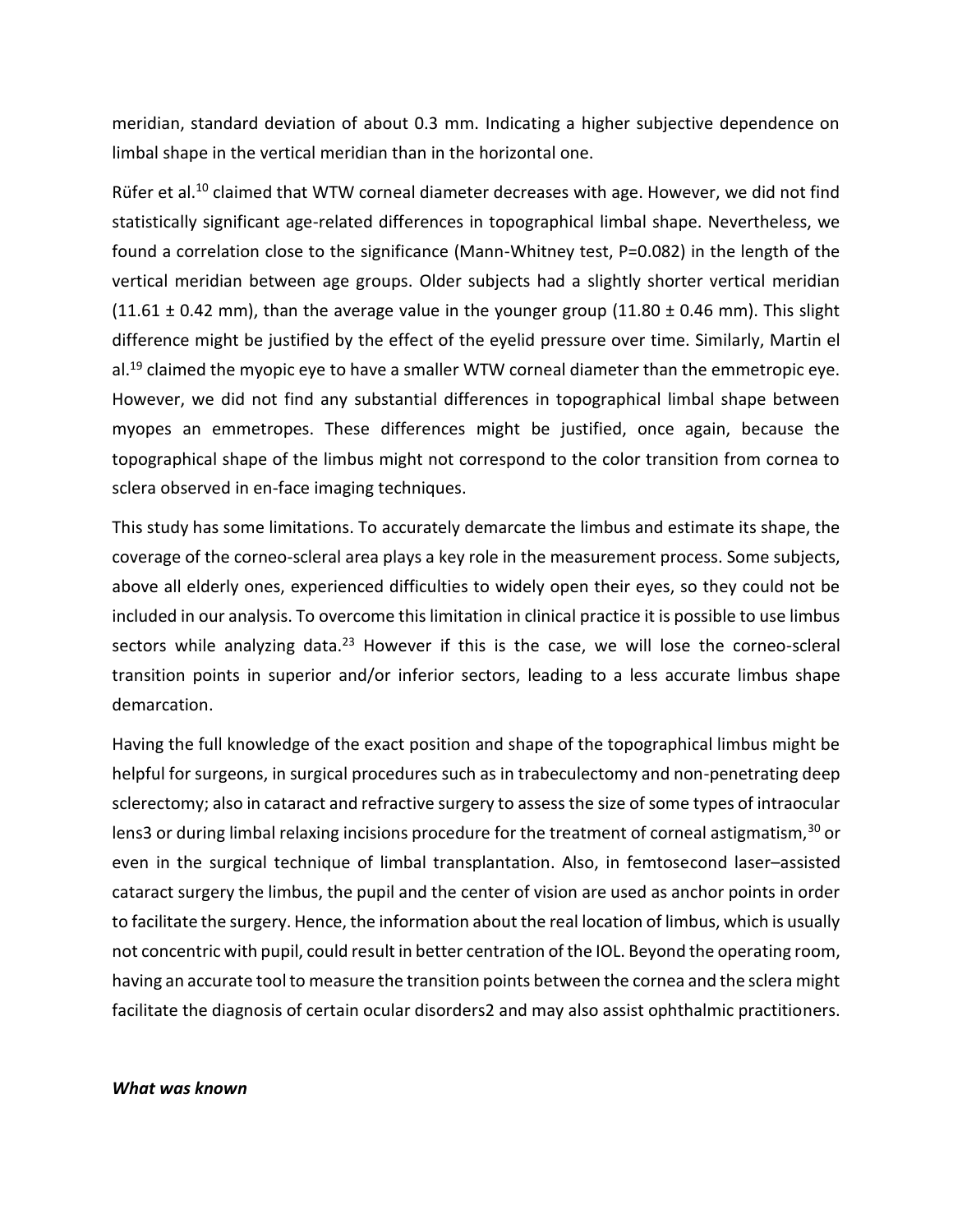WTW corneal diameter is a parameter amply used in clinical practice for vision care professionals, however current definitions of WTW corneal diameter are inconsistent.

# *What this paper adds*

• Introduces the concept of the topographical limbus, which is a well-defined feature of the anterior eye surface.

• WTW corneal diameter and topographical limbus position are not equivalent. Normal topographical limbus is not symmetrical. In addition, on average the horizontal diameter is larger than the vertical one.

• Limbus shape is subject dependent but there are no age-related differences or differences between refractive groups.

# **References**

1. Van Buskirk EM. The anatomy of the limbus. Eye 1989; 3: 101–108.

2. Chen TH, Osher RH. Horizontal corneal white to white diameter measurements using calipers and IOLMaster. J Eye Cataract Surg 2015.

3. Werner L, Izak AM, Pandey SK, et al. Correlation between different measurements within the eye relative to phakic intraocular lens implantation. J Cataract Refract Surg 2004; 30:1982–1988.

4. Martin DK, Holden BA. A new method for measuring the diameter of the in vivo human cornea. Optom Vis Sci 1982;59(5):436-441.

5. Edmund C. The corneo-limbal ring in normal and keratoconic eyes. Acta Ophthalmol 1988;66(4):376-380.

6. Pop M, Payette Y, Mansour M. Predicting sulcus size using ocular measurements. J Cataract Refract Surg 2001;27(7):1033-1038.

7. Baumeister M, Terzi E, Ekici Y, Kohnen T. Comparison of manual and automated methods to determine horizontal corneal diameter. J Cataract Refract Surg 2004;30(2):374-380.

8. Werner L, Izak AM, Pandey SK, Apple DJ, Trivedi RH, Schmidbauer JM. Correlation between different measurements within the eye relative to phakic intraocular lens implantation. J Cataract Refract Surg 2004;30(9):1982-1988.

9. Goldsmith JA, Li Y, Chalita MR, Westphal V, Patil CA, Rollins AM, et al. Anterior chamber width measurement by high-speed optical coherence tomography. Ophthalmology 2005;112(2):238- 244.

10. Rüfer F, Schröder A, Erb C. White-to-white corneal diameter: normal values in healthy humans obtained with the Orbscan II topography system. Cornea 2005;24(3):259-261.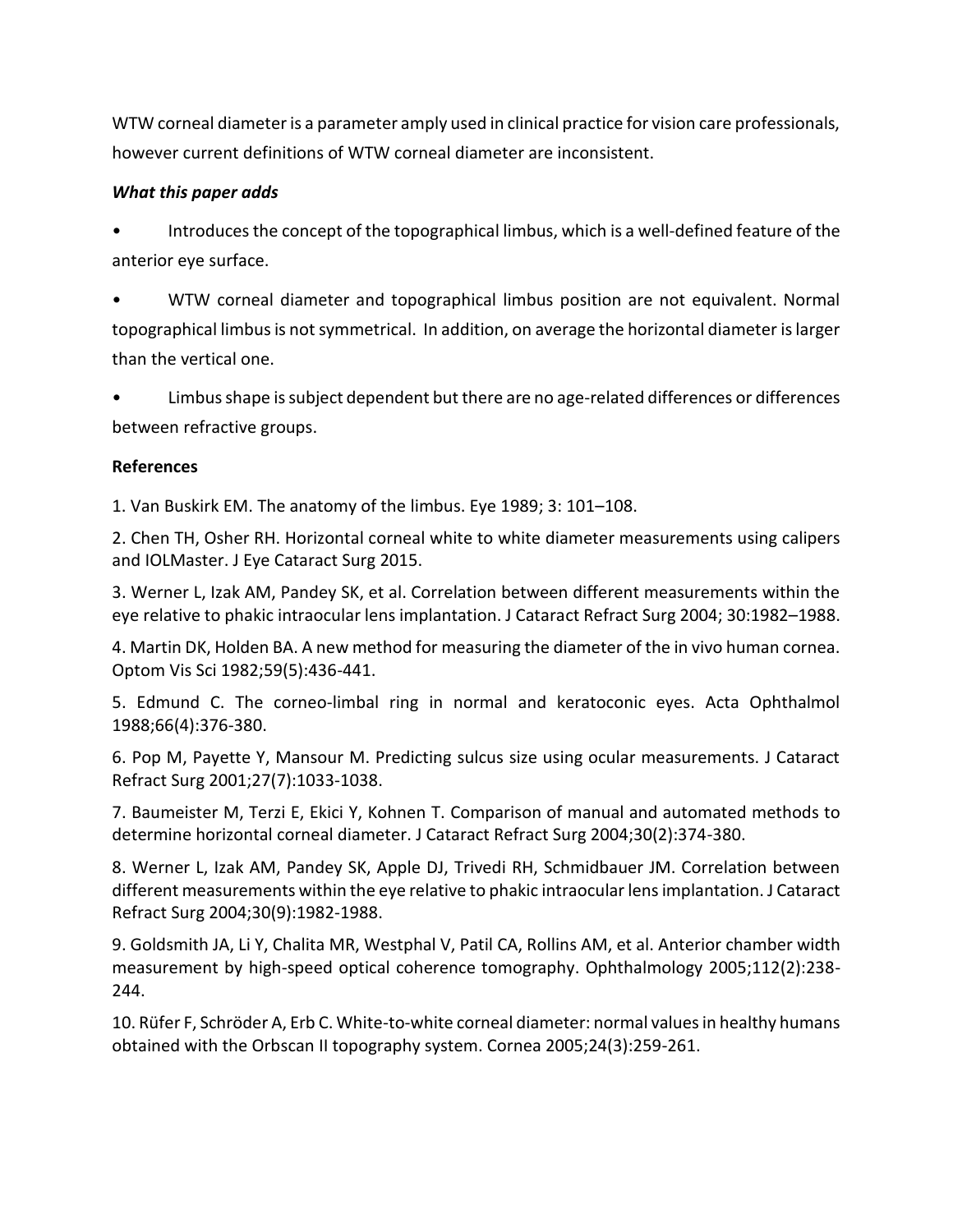11. Kohnen T, Thomala MC, Cichocki M, Strenger A. Internal anterior chamber diameter using optical coherence tomography compared with white-to-white distances using automated measurements. J Cataract Refract Surg 2006;32(11):1809-1813.

12. Lim K, Fam H. Relationship between the corneal surface and the anterior segment of the cornea: an Asian perspective. J Cataract Refract Surg 2006;32(11):1814-1819.

13. Ronneburger A, Basarab J, Howland HC. Growth of the cornea from infancy to adolescence. Ophthalmic Physiol Opt 2006;26(1):80-87.

14. Piñero DP, Puche ABP, Alió JL. Corneal diameter measurements by corneal topography and angle-to-angle measurements by optical coherence tomography: evaluation of equivalence. J Cataract Refract Surg 2008;34(1):126-131.

15. Salouti R, Nowroozzadeh MH, Zamani M, Ghoreyshi M, Salouti R. Comparison of horizontal corneal diameter measurements using Galilei, EyeSys and Orbscan II systems. Clin Exp Optom 2009;92(5):429-433.

16. Sanchis-Gimeno JA, Sanchez-Zuriaga D, Martinez-Soriano F. White-to-white corneal diameter, pupil diameter, central corneal thickness and thinnest corneal thickness values of emmetropic subjects. Surg Radiol Anat 2012;34(2):167-170.

17. Nemeth G, Hassan Z, Szalai E, Berta A, Modis L. Comparative analysis of white-to-white and angle-to-angle distance measurements with partial coherence interferometry and optical coherence tomography. J Cataract Refract Surg 2010;36(11):1862-1866

18. Zha Y, Feng W, Han X, Cai J. Evaluation of myopic corneal diameter with the Orbscan II Topography System. Graefes Arch Clin Exp Ophthalmol 2013;251(2):537-541.

19. Martin R, Ortiz S, Rio-Cristobal A. White-to-white corneal diameter differences in moderately and highly myopic eyes: partial coherence interferometry versus scanning-slit topography. J Cataract Refract Surg 2013;39(4):585-589.

20. Hall LA, Hunt C, Young G, Wolffsohn J. Factors Affecting Corneoscleral Topography. Invest Ophthalmol Vis Sci 2013;54(5):3691-3701.

21. Domínguez-Vicent A, Monsálvez-Romín D, Águila-Carrasco AJD, García-Lázaro S, Montés-Micó R. Measurements of anterior chamber depth, white-to-white distance, anterior chamber angle, and pupil diameter using two Scheimpflug imaging devices. Arq Bras Oftalmol 2014;77(4):233-237.

22. Hickson-Curran S, Brennan NA, Igarashi Y, Young G. Comparative evaluation of Asian and white ocular topography. Optom Vis Sci 2014 Dec;91(12):1396-1405.

23. Consejo A, Iskander DR. Corneo-scleral limbus demarcation from 3D height data. Cont Lens Anterior Eye 2016.

24. Tan B, Graham AD, Tsechpenakis G, Lin MC. A novel analytical method using OCT to describe the corneoscleral junction. Optom Vis Sci 2014;91(6):650-657.

25. Jongsma F, De Brabander J, Hendrikse F. Review and classification of corneal topographers. Lasers Med Sci 1999;14(1):2-19.